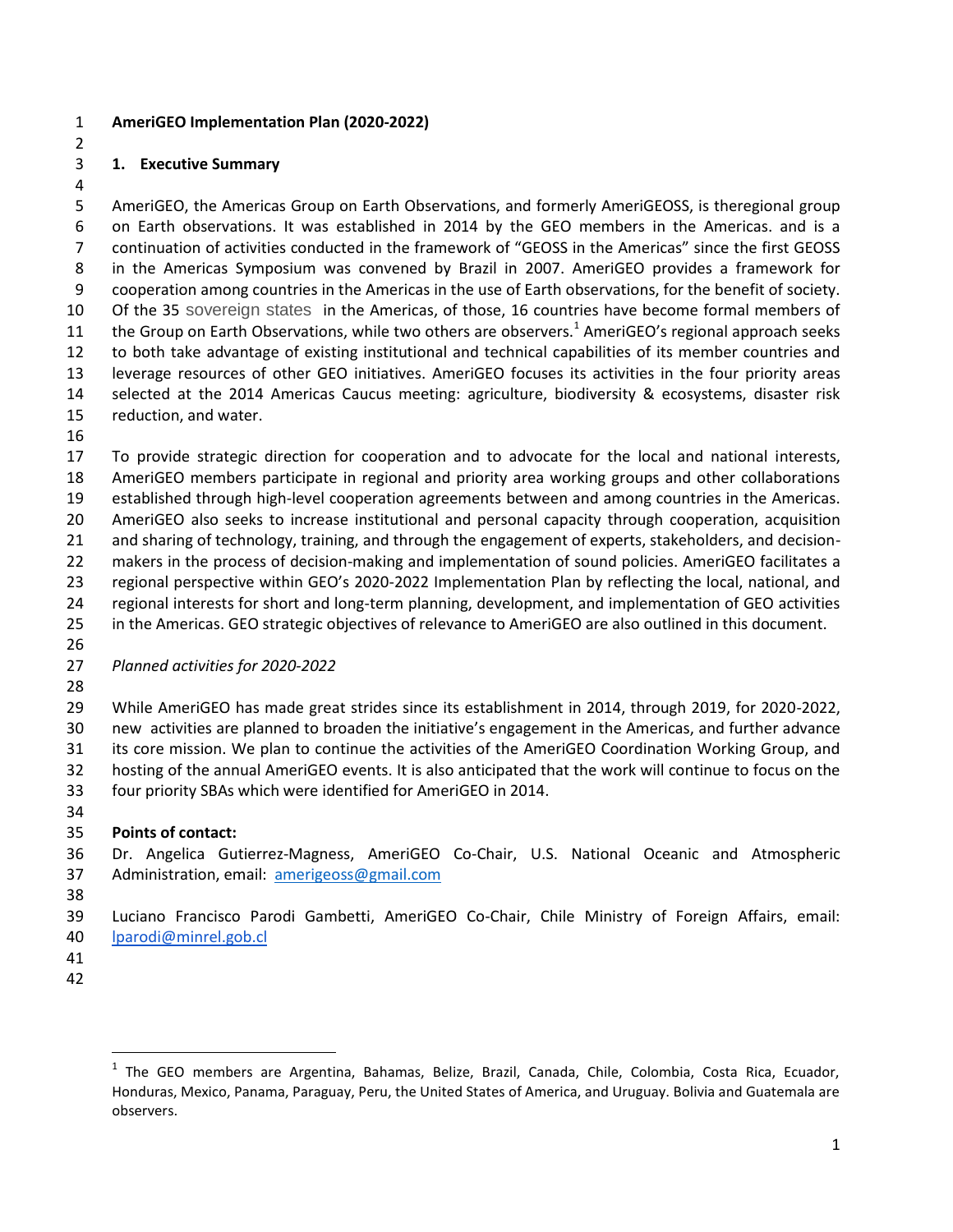## **2. Purpose**

 The specific goals of the AmeriGEO initiative are to: (1) address user identified priority coverage gaps, (2) develop actionable tools and services, (3) build capacity in GEO-member countries by leveraging existing expertise, technology, and efforts in-country and across the region, and (4) apply the knowledge and

capabilities of partner members to address gaps and challenges. AmeriGEO also contributes to GEO's

strategic objectives (SO) Advocate (SO-1), Engage (SO-2), and Deliver (SO-3) as follows.

**SO-1 Advocate** - AmeriGEO will:

- Promote membership in GEO to non-GEO members countries in the Americas.
- Promote the implementation and strengthening of regional Earth observing systems.
- Promote open community-developed data standards and data sharing. The term "data" refers not only to the observations obtained through in situ or satellite monitoring, but also to information obtained through modeling.
- Promote the integration of data products that bring together in situ and satellite observations in the relevant areas of cooperation.
- Advocate for GEO-Country members in the region to become authorized users of the International Charter of Space and Major Disasters
- To meet this objective, AmeriGEO will coordinate GEO sessions at other organizations events, continue the GEO-CIEHLYC webinars, conduct capacity building activities organized and coordinated through and with the PA's Working Groups, and develop collaborations that demonstrate the benefit of the use of Earth Observations to decision making.
- 

## **SO-2 Engage** - AmeriGEO will:

- Strengthen institutional and personal capacity, through sustained and targeted training in the use of Earth Observation (EO) technologies and information.
- Enable countries to benefit from improved environmental understanding, to better address societal needs in the following areas: Agriculture, Disaster risk reduction, Water, and Ecosystems including Biodiversity monitoring.
- With the support of the GEO Secretariat, coordinate monthly webinars in Spanish. AmeriGEO invites scientists and government organizations of all countries in the region to provide instruction in their areas of expertise and related to AmeriGEO's priority areas. AmeriGEO is the only Regional Initiative with an established non-English activity since 2014.
- To meet this objective, AmeriGEO will coordinate capacity building activities through the AmeriGEO PA working groups in collaboration with country members and GEO participating organizations.
- 

# **SO-3 Deliver** - AmeriGEO will:

- 80 Leverage technical resources, and scale up existing capabilities throughout the region so that Earth Observations take a leading role in the decision-making process.
- 82 To accomplish these ambitious strategic goals AmeriGEO members and participant organizations will:
- 84 Develop the AmeriGEO Platform to connect people to information and EO infrastructure, providing applications and tools for understanding and decision making.
- 86 Develop and assist in the coordination of pilot projects,
- 87 Facilitate interoperability of data resources for reuse at global, regional and/or national scales
- 88 Promote learning and mentoring of water data tools, standards, conventions and best practices for improved environmental understanding at the local level.
- 90 Engage stakeholders to address global and regional challenges.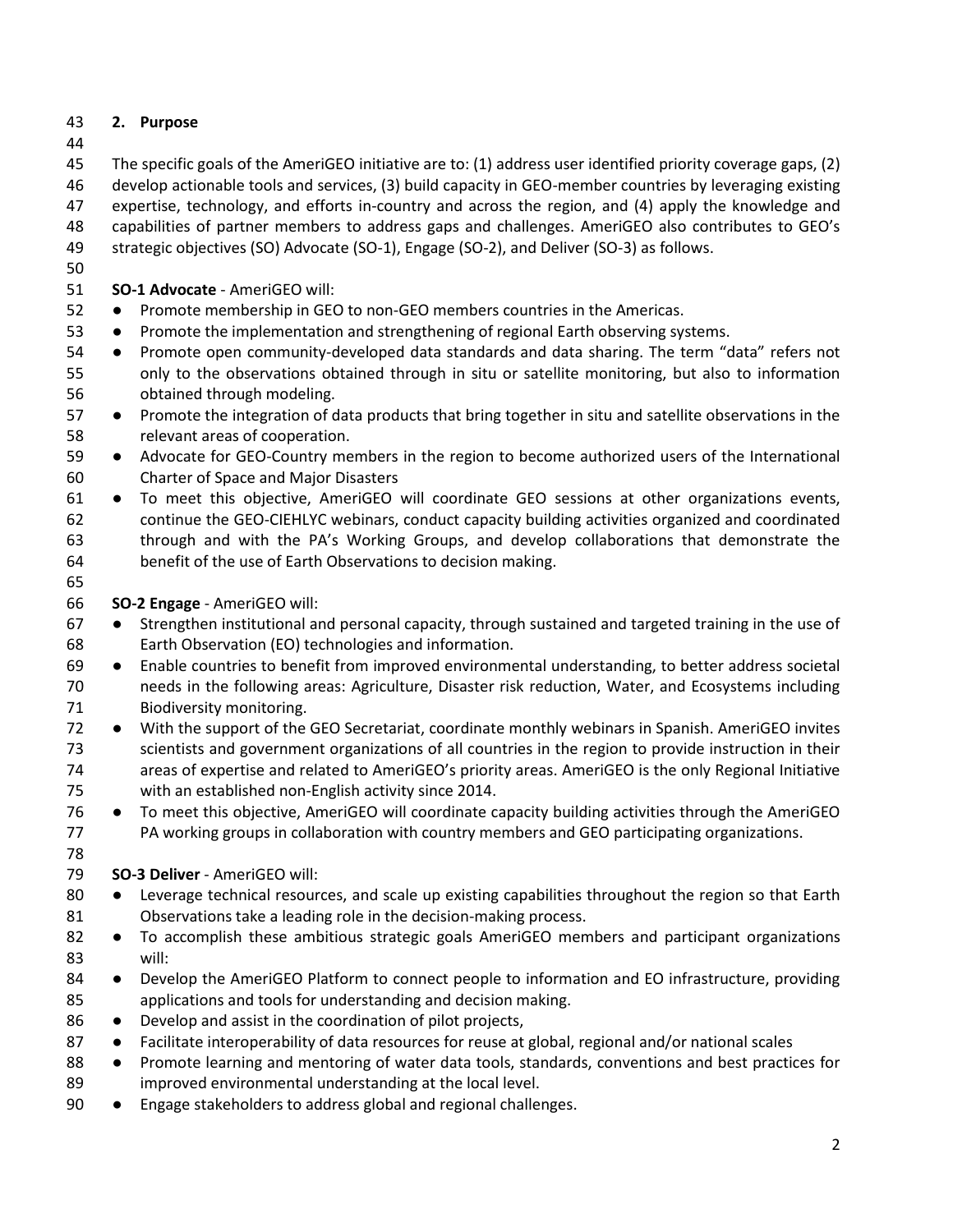- 91 Assist in activities that will lead to the strengthening of regional observing GEO networks.
- 92 Use and promote, where appropriate, foundational activities of GEO
- 93 Foster regional cooperation to increase institutional and personal capacity through the acquisition and sharing of technology and training, and engage experts, stakeholders, and decision makers in the process of decision making through cooperation.
- AmeriGEO will use high level cooperation agreements between and among countries in the Americas to improve protection, conservation and sustainable management of natural resources and the environment, and increase transparency and public participation in the environmental
- decision-making process.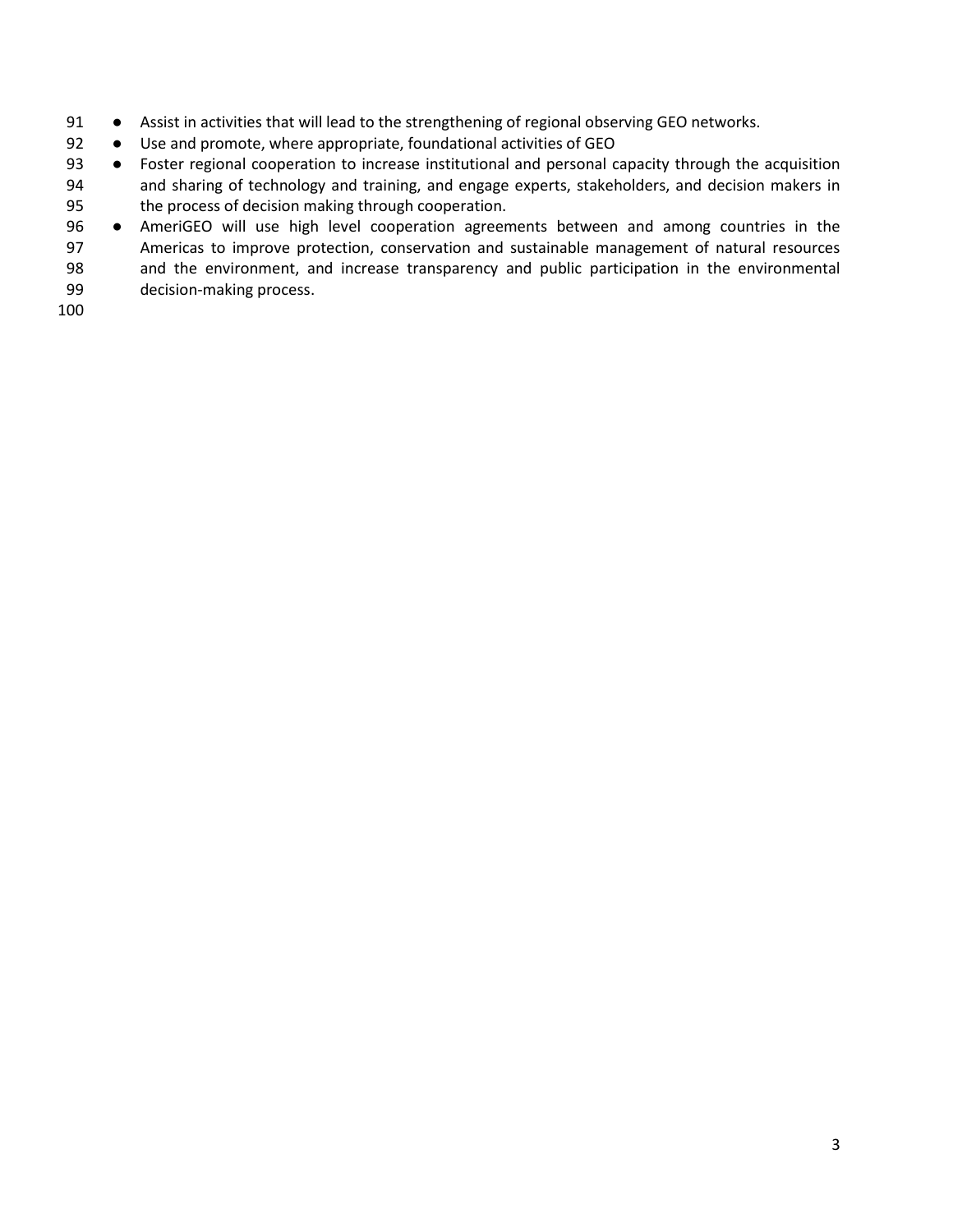#### **3. Previous Achievements**

*Objectives for the 2017-2019 period*

 As indicated in the previous section, the specific goals of AmeriGEO initiative have been to: (1) address user identified priority coverage gaps, (2) develop actionable tools and services, (3) build capacity in GEO-member countries by leveraging existing expertise, technology, and efforts in-country and across the region, and (4) apply the knowledge and capabilities of partner members to address gaps and challenges. AmeriGEO has also contributed to GEO's strategic objectives 1-3: advocate, engage, and deliver. AmeriGEO has focused on four specific GEO societal benefit areas (SBAs): (i) agriculture and food security, (ii) biodiversity and ecosystem monitoring, (iii) disaster risk reduction, and (iv) water resource management.

### *Outputs of AmeriGEO for the 2017‐2019 period*

 The 2017-2019 period improved coordination among GEO member countries, by way of both formal symposia, and regular coordination calls. Activities across the region have been concentrated on addressing the four priority SBAs and have engaged with GEOGLAM, GEOGLOWS, GFOI, GEONetCast- Americas, GEO disaster activities, and GEOBON. The annual AmeriGEOSS Week Symposia held in 2017 (in Costa Rica) and 2018 (in Brazil) have served as important platforms by which to highlight work in those areas. These have been complemented by monthly AmeriGEO Coordination Working Group (CWG) conference calls with the GEO Principals, whose discussions have served to (i) highlight EO- related activities being done [related to the priority areas], and also to (ii) identify capacity gaps and opportunities for collaboration. The CWG conference calls have also been open to non-member countries, as a way of further engaging them in GEO. In terms of the audiences reached, the 2017 and 2018 AmeriGEOSS Week Symposia had a cumulative total of 258 participants, with 110 people trained from across the region.

 Multiple needs have been addressed case-by-case, e.g. needs for satellite data processing instruction, needs for better understanding of tools already developed, and needs to begin using new assets like GOES-16 and improved GEONetCast assets. Through the 19 USGEO-funded projects whose focus countries include 15 of the 16 GEO member nations in the Americas, we have advanced objectives of the corresponding GEO flagships and initiatives, and contributed to Earth observation capacity building in the Americas since the projects' inceptions in early 2018. Those projects have been done in conjunction with the respective GEO Principals. **Annex I** provides additional details on the accomplishments of the projects, while **Annex II** details how the projects relate to the GEO Work Programme, the SBAs, and the Sustainable Development Goals (SDGs).

- 
- *Lessons learned and challenges*
- 

 Many lessons have been learned as we have progressed over the past three years. Examples include the value of the CWG in keeping countries engaged as changes in government occur, and the corresponding challenge to keep contact information current; and, the value of a distributed, multi-agency GEO construct in ensuring GEO's assets get to the right people and as resilience when government changes. Pragmatic lessons still being learned include how to bring the community together most effectively for 146 the AmeriGEO Weeks, and how to get the training participants to the training given funding limitations.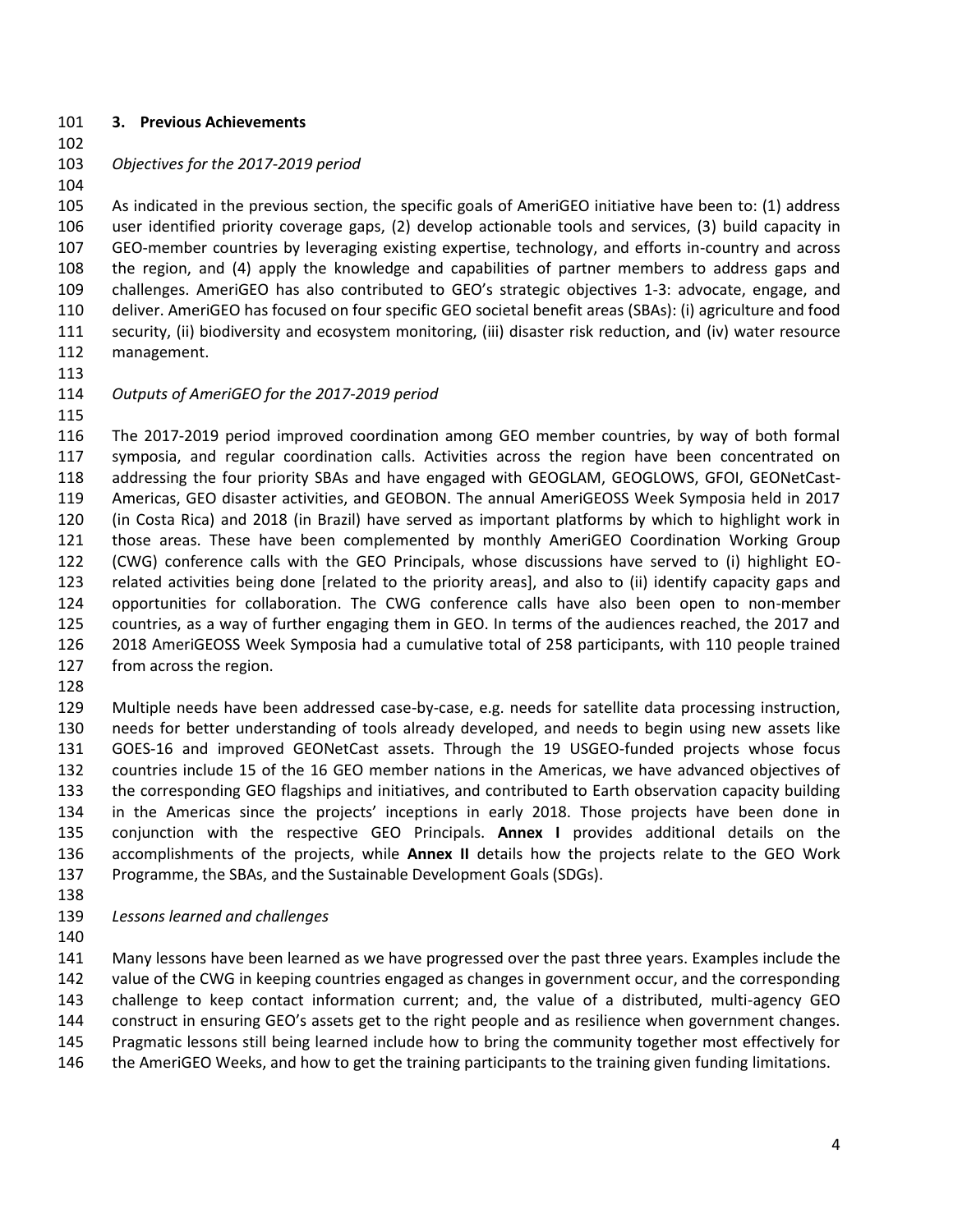AmeriGEOSS has leveraged social media (Facebook in particular) and at the moment the site has more than 700 followers. The site is used to share training opportunities to the general public, to share environmental activities from the GEO member countries, and to outreach to the broader community.

## **4. Relationship to GEO Engagement Priorities and to other Work Programme Activities**

153 AmeriGEO is supporting achievement of the Sendai Framework targets, specifically Targets F and G. In support of Target F, support focuses on enhancing international cooperation to developing countries through adequate and sustainable support to complement their national actions for implementation of this Framework by 2030. This includes: (a) the AmeriGEO Platform, which will offer stakeholders an interface for develop products and services for disaster risk reduction (DRR)-related decision makers in the region, and (b) regional DRR workshops during the annual AmeriGEO week symposia. Regarding Target G, support includes increasing the availability of and access to multi-hazard early warning systems and disaster risk information and assessments to the public, by 2030. Activities include: (a) integrated global remote sensing and modeling systems for local flood prediction and impact assessment, (b) global hydrologic forecasting ensemble, (c) global rapid flood mapping system with spaceborne SAR data / ARIA, (d) Global Wildfire Information System (GWIS), (e) development of a harmonized multi-sensor global active fire data set, (f) approved GNSL supersites in Colombia and Peru, and (g) establishment of a Regional Drought Association for Central America and South America.

 Regarding the SDGs, AmeriGEO's USGEO-funded project efforts cumulatively address 10 of the 17 SDGs, as well as cover all eight of the GEO SBAs [including the four AmeriGEO priority SBAs]. Two of the projects in particular – namely the ones under the Global Flood Risk Monitoring pilot – also support achievement of the Sendai Framework targets. While the Paris Agreement pillars have not been a focus to date, they may emerge as needs to address in the 2020-2022 timeframe. Nevertheless, many of the national and regional activities in the priority SBAs are, to some extent, taking into consideration the effects of climate change. In addition, AmeriGEO has actively sought to connect to the various GEO flagship and GEO initiatives working in the region. Those include:

| 176           | $\Omega$   | Capacity building foundation activity                 |
|---------------|------------|-------------------------------------------------------|
| 177           | $\circ$    | <b>GEO Biodiversity Observation Network (GEOBON)</b>  |
| 178           | $\circ$    | <b>GEO Global Agricultural Monitoring (GEOGLAM)</b>   |
| 179           | $\bigcirc$ | <b>GEO Global Water Sustainability (GEOGLOWS)</b>     |
| 180           | $\bigcirc$ | <b>Global Forest Observations Initiative (GFOI)</b>   |
| 181           | ◯          | Earth Observations for Disaster Risk Management       |
| 182           | ∩          | <b>GEO-DARMA Initiative</b>                           |
| 183           | $\circ$    | Global Flood Risk Monitoring (GFRM) Initiative        |
| 184           | ◯          | <b>GWIS Global Wildfire Information System (GWIS)</b> |
| 185           | $\circ$    | Geohazard Supersites and Natural Laboratories (GSNL)  |
| 186           | $\Omega$   | <b>Global Drought Information System (GDIS)</b>       |
| 187           |            |                                                       |
| $\sim$ $\sim$ |            |                                                       |

 Focus is in the 4 priority areas of the AmeriGEO initiative: agriculture, disaster risk reduction, water resource management, and biodiversity and ecosystem management with stronger engagement in the bolded initiatives above, and described below.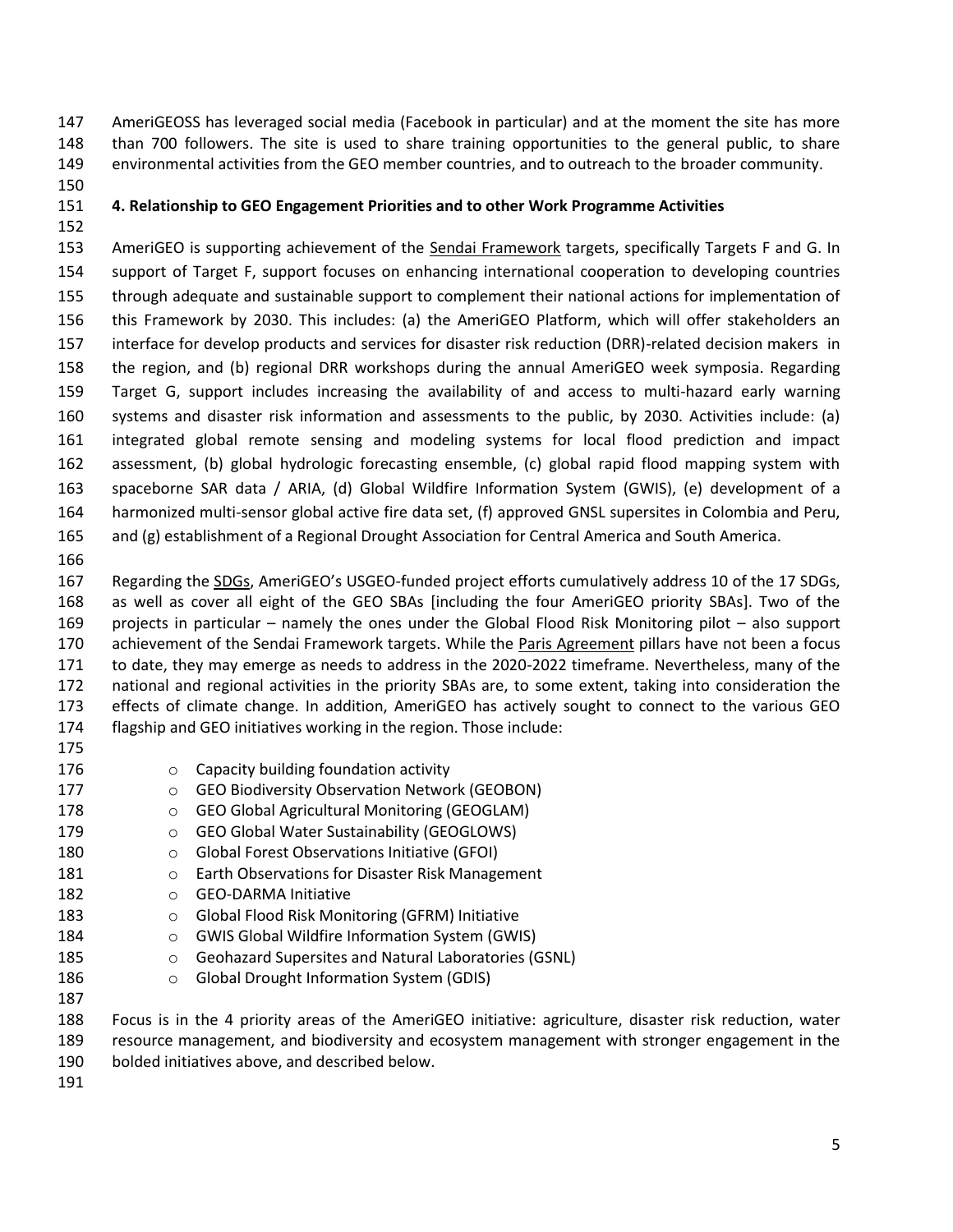The Agricultural Monitoring in the Americas (AMA) community of practice [\(www.agamericas.com\)](https://mail02.ndc.nasa.gov/owa/redir.aspx?C=U_01k_29glPCTEyowDDf4kiS7uQVpRvZPV24LwXEu0acQ5fTg5DWCA..&URL=http%3a%2f%2fwww.agamericas.com) was established in 2018 as a joint contribution toward reaching the goals of GEOGLAM Latinoamerica and the AmeriGEOSS Food Security & Sustainable Agriculture area, two GEO initiatives launched in the same year with overlapping geography, focus areas, and communities. AMA is currently led by Dr. Alyssa Whitcraft (GEOGLAM Secretariat), with coordination supported by a small team at the University of Maryland. Funding for this coordination and leadership spans through 2020. In its first year, participation grew to over 20 institutions from 9 countries, with still significant work to be done in both broadening and deepening participation. In 2018, the AMA Working Group met together in person for the first time at the AmeriGEOSS Week in Santos, Brazil, and agreed on several working areas:

- Continuation of foundational activities, including outreach and engagement of partners and end users
- Development of an inventory of resources: EO-based products, training materials, webinars, tools/algorithms/methodologies, field data, subnational statistics, etc.
- Development of a needs assessment protocol, targeted primarily at institutions that serve the public good (e.g. national food/agriculture policy, risk assessment/reduction/management)

 AMA is in close coordination with the **GEOGLAM** Secretariat due to overlapping staffing. AMA is working to secure participation in the GEOGLAM Crop Monitor for Early Warning from Latin American countries, with an emphasis on national reporting agencies. AMA is also working with the GEOGLAM Thematic Coordination Team on a guidance document for end user engagement and knowledge transfer, leveraging experiences from Asia-RiCE, SIGMA, Sen2Agri, RADI-CAS China, NASA Harvest, NASA SERVIR, and others. In 2020, the SAR-CBC project will also support strengthening of capacity in the use of SAR for monitoring of agriculture, also complementing the work being done in the context of GEOGLAM Latin America.

 In disaster risk reduction (DRR), AmeriGEO will support engagement through the coordination of the AmeriGEO Disasters Working Group. We are working to identify the networks and projects of stakeholders in the region in which the participation of AmeriGEO may be relevant. During the AmeriGEO Week symposia, we will hold fora for discussion and training in DRR. We will establish case studies of the evaluation of specific disaster risks using the AmeriGEO community platform, thereby promoting the platform across the countries of the region. Through the coordination with the focal 221 points of Colombia and Peru, it is expected to complete the process of creation of the GNSL Supersites in those countries. In that regard, the experience and support of Ecuador and Chile, who are already participating in the GSNL, with volcanic supersites, will be particularly valuable. During the AmeriGEO Week symposia, we also expect to develop a particular agenda to discuss issues relevant to GNSL. Advances of the projects to build Observing Earth products of the Global Flood Risk Monitoring and GWIS programs will be shared with the stakeholders so that they can incorporate them into their DRR systems. The Disasters Working Group will work to create subgroups on drought-related disasters to build synergies with organizations such as FAO and WMO for the creation of the Central and South American Drought Information System. Also related to the disasters SBA, in 2020, the SAR-CBC project will support strengthening of capacity of the use of SAR data for monitoring disasters, particularly in the countries of Colombia, Ecuador, and El Salvador. By 2021-2022, that capacity should have been translated into the ability to take advantage of data from the BIOMASS (ESA) and NISAR (NASA / ISRO) missions which should have been launched.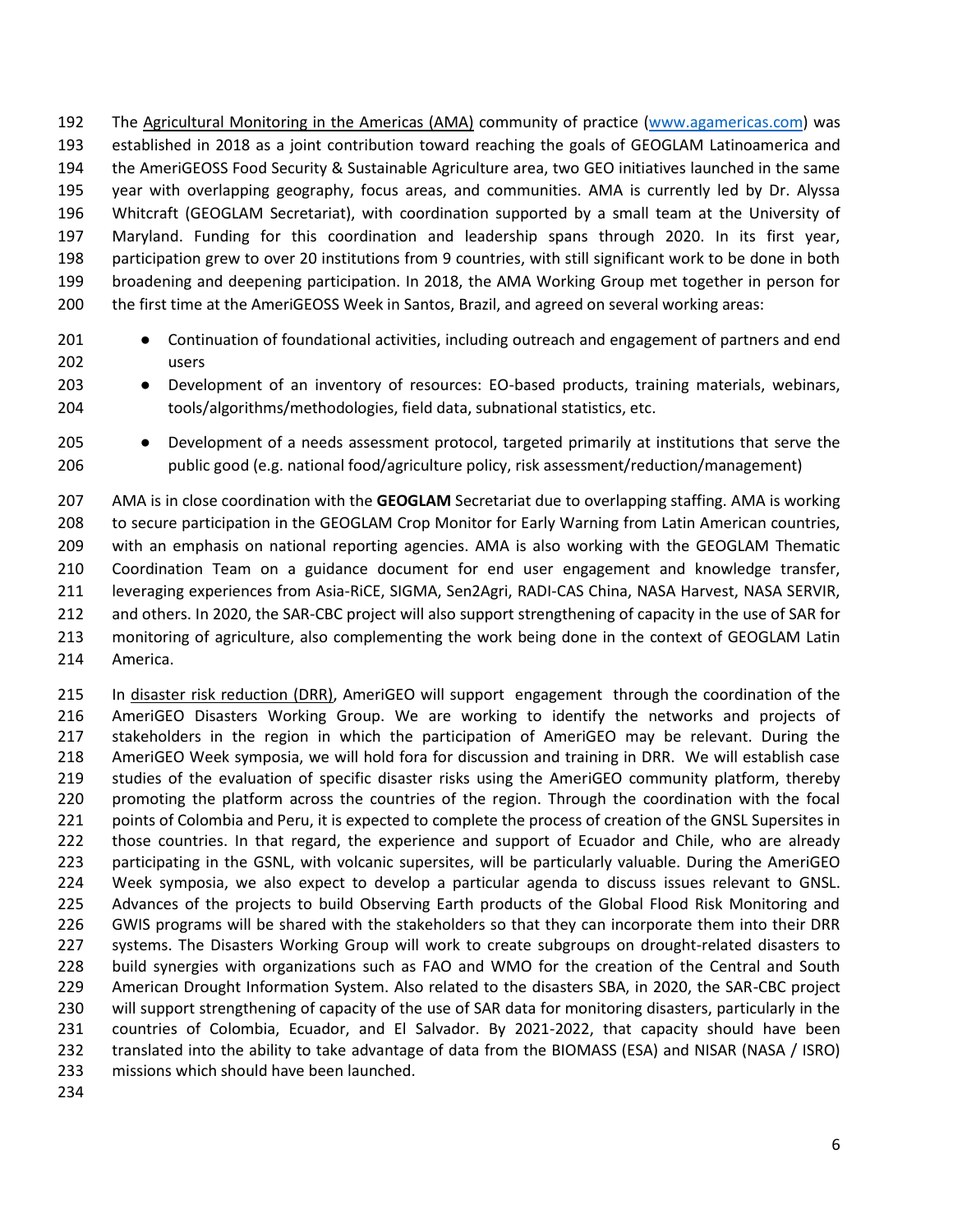In the Americas, GEOGLOWS will support the development and implementation of a Water Accounting Framework through the AmeriGEOSS Platform. The AmeriGEOSS community platform brings together social, economic and environmental data from a global community of contributors to support communal access, discovery and usability. The platform was established to increase regional capacity to acquire, share, store, maintain and utilize EO data and information. GEOGLOWS will take advantage of the AmeriGEOSS Platform to develop and implement the Water Accounting Framework through the following activities:

- 
- 

 ● **Develop Partnerships**: Will utilize the AmeriGEOSS platform's collaboration and communication 244 resources to bring the hydrological community and statistical communities together, to encourage and cultivate public-private partnerships, to strengthen national and regional systems to develop and implement the Water Accounting framework.

 ● **Communities of Practice and Research**: Leverage the platform to interact with communities of practice and research to improve systems, knowledge and technology transfer, and engage the community in coordinated projects that focus on water accounting societal benefits.

 ● **Providing Access to Data, Tools, and Services.** The key to using hydrological data for decision- making is making the data open, accessible, discoverable and usable. GEOGLOWS will utilize the AmeriGEOSS platforms technical resources, to connect and scale up existing capabilities 255 throughout the region to help stakeholders access, discover, use and apply hydrological data so they can solve problems and improve decision-making capabilities. GEOGLOWS will use the platform to build awareness of EO and support the development of skills to use EO through a variety of venues that include webinars, technical seminars, workshops, and conferences.

 Complementing other efforts, in 2020, the SAR-CBC project will support strengthening capacity in the use of SAR for monitoring water resources. Also, in the framework of the capacity building coordination foundational activity, the Earth Observations for Indigenous Management (EO4IM) project will, through 2020, continue its activities in Ecuador and Peru, strengthening the capacity of groups there to use Earth observation data for land management.

266 In the context of the biodiversity & ecosystems SBA, countries of the region plan to continue to be engaged in activities related to the implementation of **GEO BON**. For example, through 2020, the Pole- to-Pole Marine Biodiversity Observation Network (MBON) project will continue to support countries in the region in the use of Earth observation data for monitoring marine biodiversity. Additionally, linked to the biodiversity & ecosystems SBA, – AmeriGEO and SilvaCarbon will collaborate to conduct capacity building activities in the Americas in the scope of SilvaCarbon work plan in Latin America. This includes the continue support from SilvaCarbon for LCLUC & Ecosystem related training at AmeriGEO Week events in the next three years, including support for coordination and communications at AmeriGEO Week.

- 
- 
- 
- 
-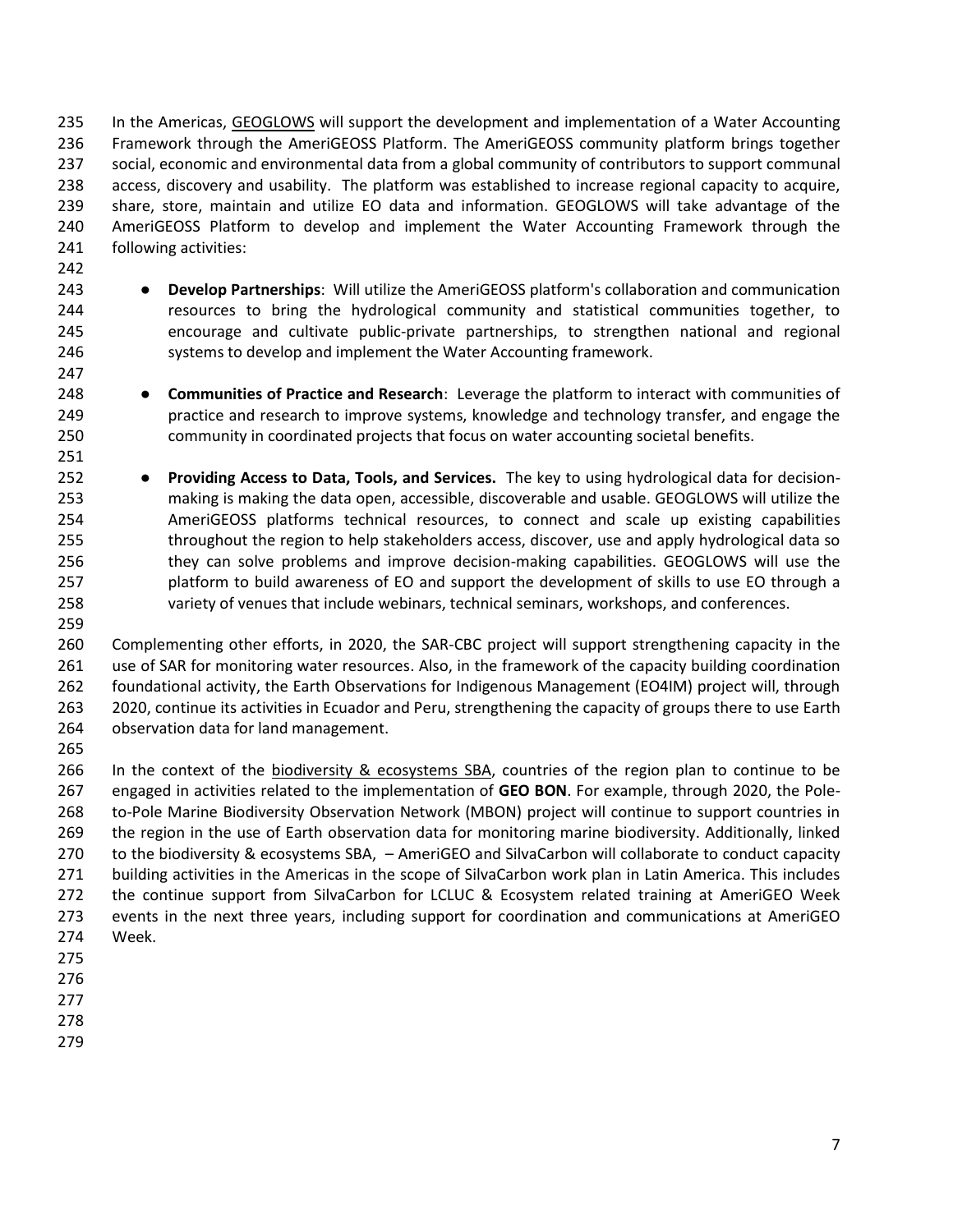#### **4. Stakeholder Engagement and Capacity Building**

#### *Stakeholder engagement*

 AmeriGEO stakeholders are engaged at multiple levels. The AmeriGEO CWG brings together national objectives and needs based on internal coordination within their countries in the priority areas of focus. These needs are then addressed case-by-case based on the need and available resources. Each year's AmeriGEO Week is hosted by a different AmeriGEO member country allowing deeper and broader engagement with stakeholders in that country. At the project level in support of the GEO flagships and initiatives, co-development with stakeholders ensures needs are met and the results benefit the stakeholders.

#### *Capacity building*

 At a regional level, each of the annual AmeriGEOSS Week Symposia has focused on both engaging 295 stakeholders and strengthening existing capacity. As such, those Symposia have featured presentations exploring the accomplishments of the various ongoing initiatives, and also training events. These Weeks include individual capacity building based on needs and allow engagement with new stakeholders who attend the training and the symposium component. The host country's GEO is strengthened in the organization and participation in the Weeks as a byproduct of the co-organization and outreach offered by the multi-national organizing committees. For example, across the years, the Weeks have featured hands-on trainings in the use of the GEONETCAST platform. Additionally, the 19 USGEO-supported projects have a strong focus on helping strengthen individual and national capacity to use Earth observation data to address specific issues within the major initiatives and flagships.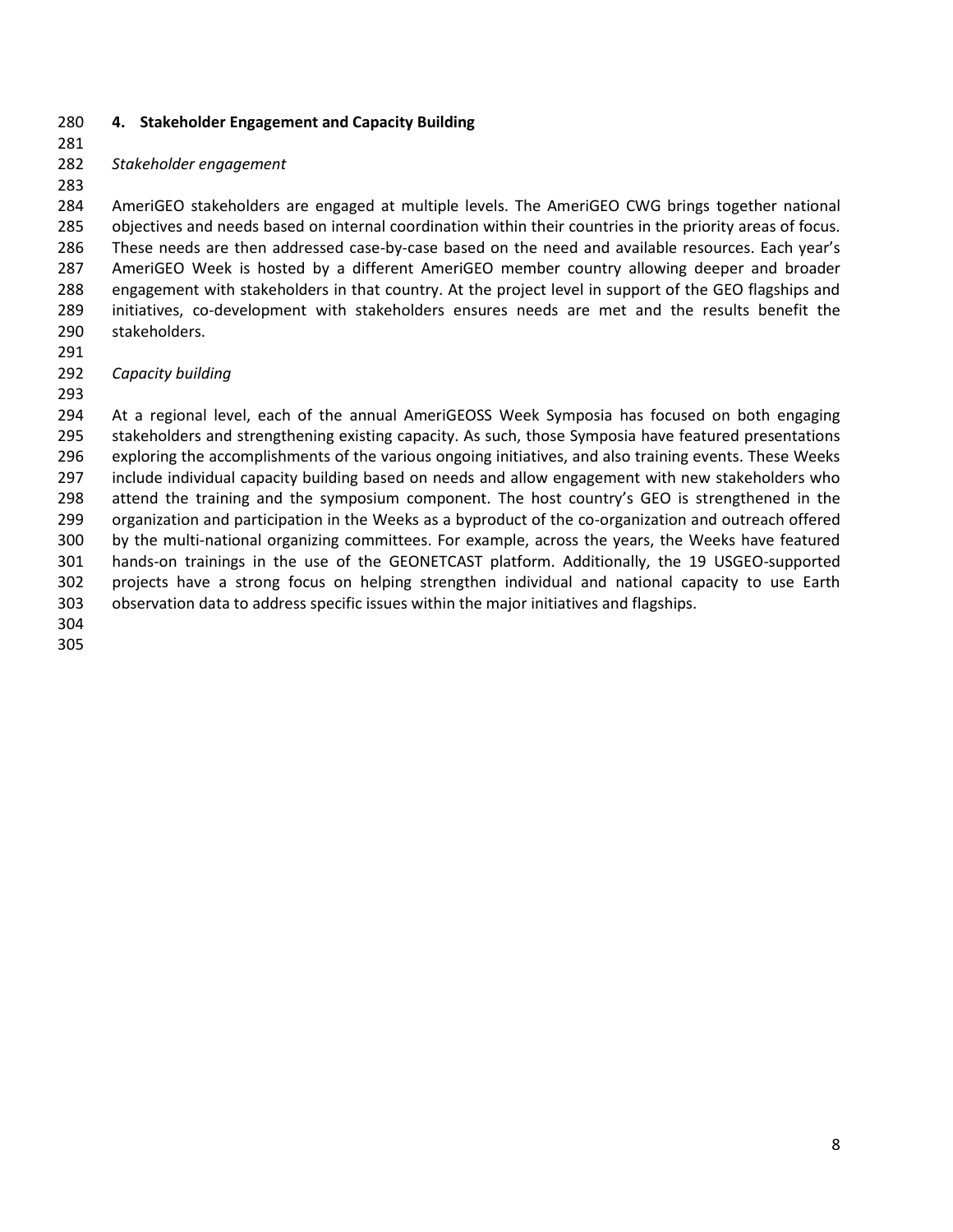**5. Governance**

 The Americas Caucus, led by the GEO Principals of the member countries, provides oversight of the AmeriGEO initiative. The AmeriGEO Coordination Working Group (CWG) members provide leadership and coordination of AmeriGEO. The CWG's Terms of Reference (TOR) was approved at the November 2016 Caucus meeting, and revised to include 2-year co-Chair terms in August 2018.

 The purpose of the CWG, established by the Americas Caucus Principals, is to coordinate and build on institutional and technical capabilities of its member countries, and to leverage the resources of other regional and global initiatives to support the implementation of the GEO Strategic Plan 2016-2025 for the benefit of the Americas. The CWG's duties include: advising the GEO Principals of the Americas Caucus on the activities of the priority areas; adopting an inclusive approach; identifying and communicating local, national, and regional interests of the AmeriGEO member countries and stakeholders for activity planning; promoting and coordinating regionalization of GEO global and foundational activities; fostering national and regional cooperation; working towards common AmeriGEO objectives; recommending indicators of success and monitoring progress towards AmeriGEO objectives; and demonstrating the value of EO through its uses, especially in decision-making.

 The TOR outlines AmeriGEO's Coordination Working Group leadership structure though two co-chairs; membership that includes up to two representatives per country; meetings annually in person and monthly by telecon; reporting to the Americas Caucus; and costs incurred being the responsibility of the GEO member countries that incur them. AmeriGEO is currently co-chaired by the United States of America, in the person of Dr. Angelica Gutierrez-Magness of the National Oceanic and Atmospheric Administration (NOAA) and Chile, in the person of Luciano Francisco Parodi Gambetti Ministry of Foreign Affairs.

 Communications with the AmeriGEO community is through email, telecoms, AmeriGEO Weeks, and a 334 community web platform [\(www.amerigeoss.org\)](http://www.amerigeoss.org/). AmeriGEO also maintains Facebook [\(https://www.facebook.com/AmeriGEOSS\)](https://www.facebook.com/AmeriGEOSS) and Twitter accounts [\(https://twitter.com/AmeriGEOSS\)](https://twitter.com/AmeriGEOSS).

- 
-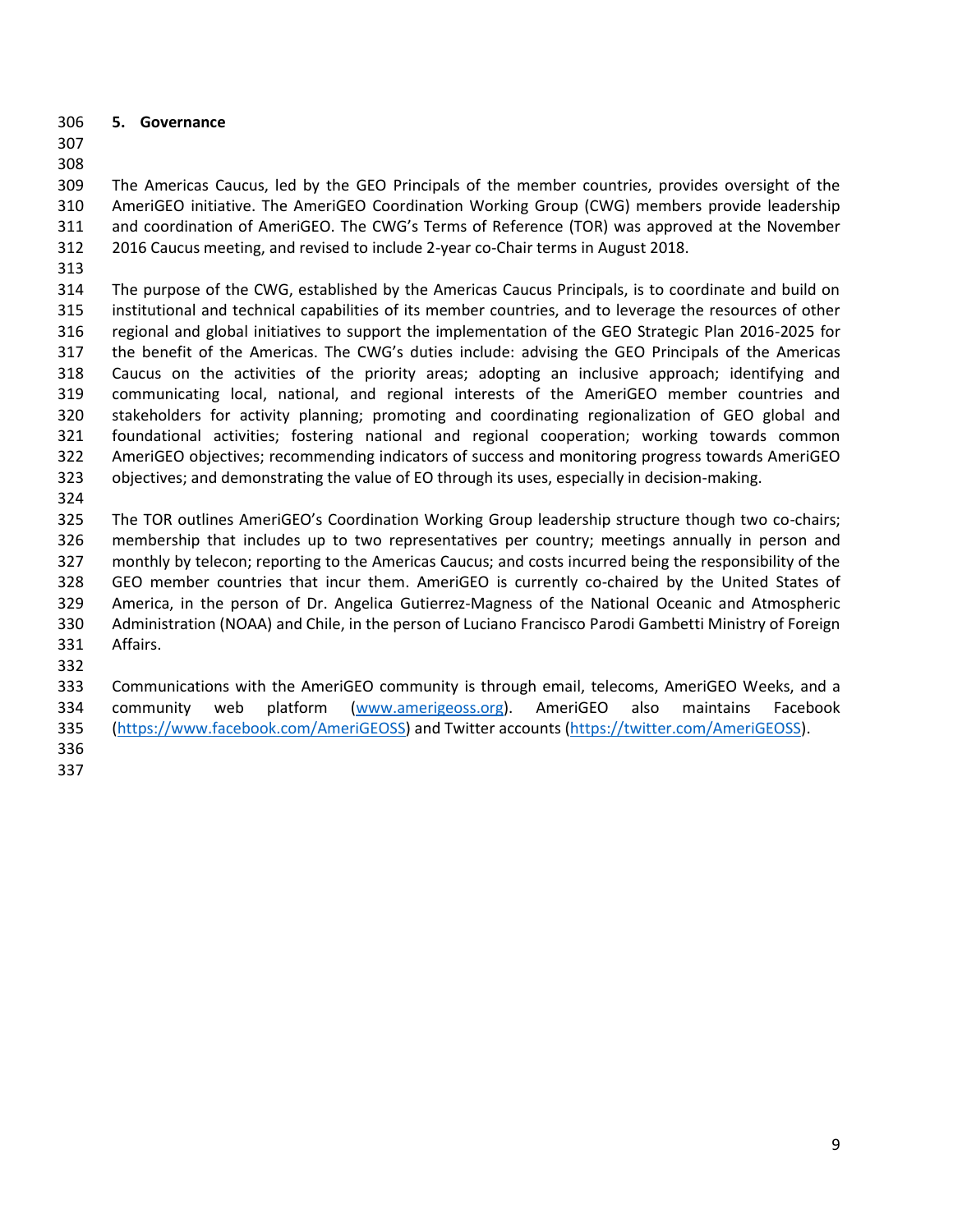#### **6. Resources**

 The investment in this initiative currently includes in-kind contributions from CONAE from Argentina; National Weather Service from Belize; INPE, National Hydrometeorological Services, and ITAMARATY from Brazil; Environment and Climate Change Canada from GEO Canada; Ministry of Foreign Affairs from GEO Chile; IDEAM, the Humboldt Institute, and CIRMAG from GEO Colombia; CNE and IMN from Costa Rica; MMRREE and FIMCBOR-ESPOL from Ecuador; MiAmbiente of Honduras; INEGI, AEM, and UABC from Mexico; MiAmbiente of Panama; GUYRA from Paraguay; CONIDA and National Agrarian University from Peru; NOAA, NASA, USGS, FGDC, and multiple universities from United States; Military Geographic Service from Uruguay; and observer MARN from Guatemala. Additional participants are continuing to join the technical working groups. Representatives of the AmeriGEO Coordination Working Group have committed to periodic telecons and meetings with AmeriGEO and with their national GEO counterparts, with an estimated value of \$10K/year per the 16 members, plus one observer, or \$170K/year.

 In addition to AmeriGEO coordination, in-kind commitments have been made from multiple global GEO initiatives, including GEOGLAM, GEOGLOWS, GEO BON, and GEONETCast, to focus on AmeriGEO regional engagement. Based on one training or workshop at a minimum and pilot projects, the in-kind contribution from each global initiative is estimated at \$30K / year / initiative, at \$120K / year.

 Specific contributions in the priority thematic areas are also being provided. NOAA will contribute with the National Water Center Laboratory. NOAA and NASA will contribute with activities and the coordination of the GEO BON MBON Pole-to-Pole project. Via its A.50 projects (2017~2020), NASA is also supporting 19 research and capacity building focused projects with linkages to a range of GEO initiatives and activities in the Americas, with 4 projects focused on AmeriGEO. Additional in-kind resources are also being leveraged via the SERVIR-Amazonia effort being established in early 2019. The Humboldt Institute will contribute with the BON in a Box activity. CIRMAG, Colombia and the JRC-EU will contribute through their use of hydrological data for global forecasts. NASA will also contribute capacity building projects and trainings through the DEVELOP and the NASA-ARSET Programs. Data products through the GEONETCast-A system will be in-kind contributions from the contributing countries. The USGS will contribute with the pilot project to develop the AmeriGEO Platform Community Resource. These activities vary in scope. Estimated in-kind contributions are expected to total \$500K/year but will increase as the program grows. Based on estimated in-kind contributions for coordination, global initiative contributions, and specific activity contributions, the projected AmeriGEO resources total more than \$800K / year.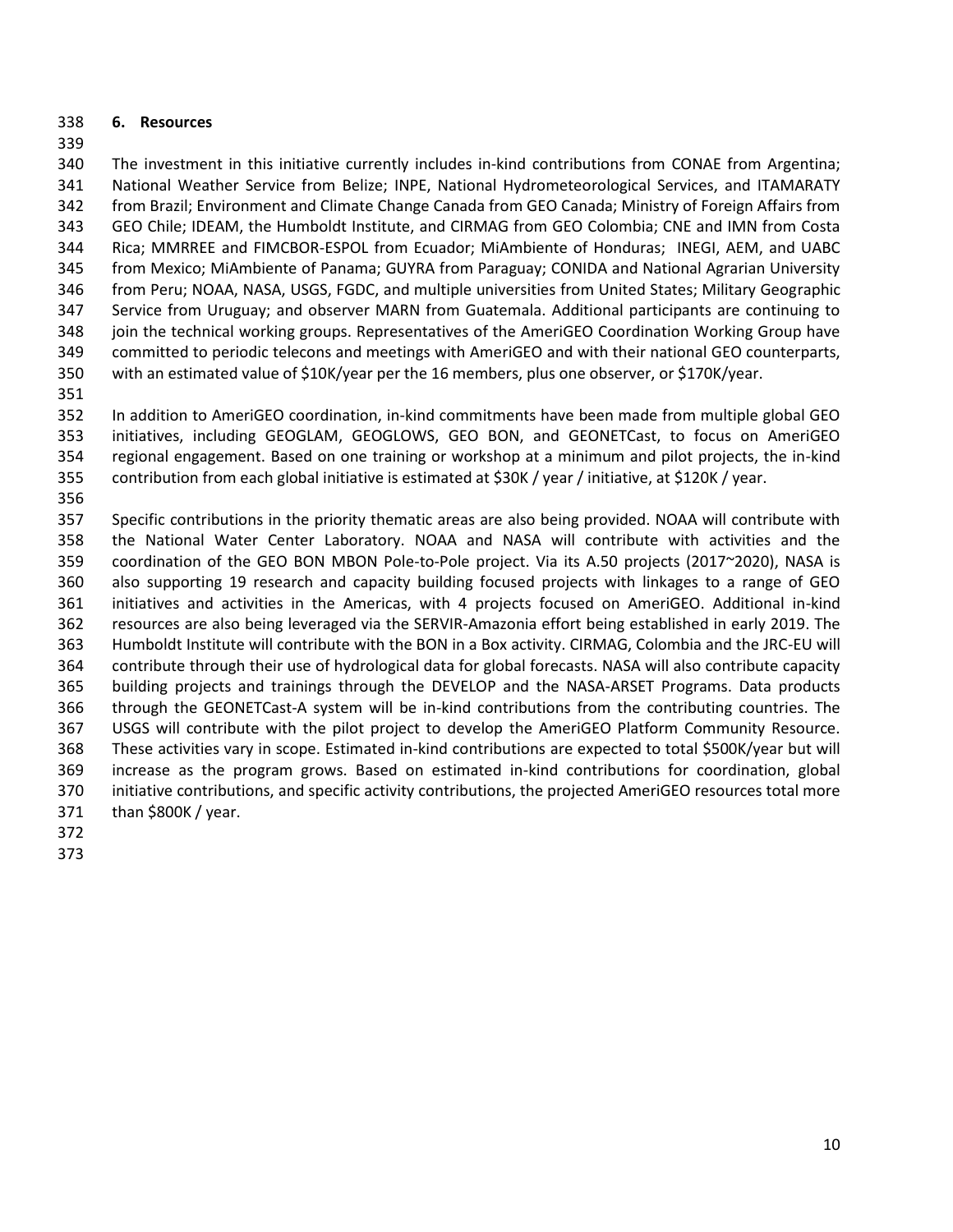### **7. Data Policy**

GEOSS' 10-Year Implementation Plan outlined the following Data Sharing Principles:

- ● *There will be full and open exchange of data, metadata and products shared within GEOSS, recognizing relevant international instruments and national policies and legislation;*
- *All shared data, metadata and products will be made available with minimum time delay and at minimum cost;*
- *All shared data, metadata and products being free of charge or no more than cost of reproduction will be encouraged for research and education.*
- 

 While the members of AmeriGEO advocate for open access to data – in adherence to those principles – each country reserves the right to its own data policy. Further, while a number of regional datasets exist largely in the public domain (e.g. the SOTERLAC soil database of Latin America), these have not been generated in the context of AmeriGEO and are hence managed externally. Nevertheless, the community 389 platform [\(www.amerigeoss.org\)](http://www.amerigeoss.org/) seeks to provide a means by which countries in the region can contribute data. AmeriGEO plans to continue to use the datasets already available on the GEO Portal, and those being developed by GEO global initiatives and flagships, rather than developing them within the initiative. In cases where AmeriGEO does create new datasets, AmeriGEO will strive to advocate that all participants follow GEO's data principles. Nations without needed infrastructure and / or data policies will be provided examples of what is working in other Americas member nations.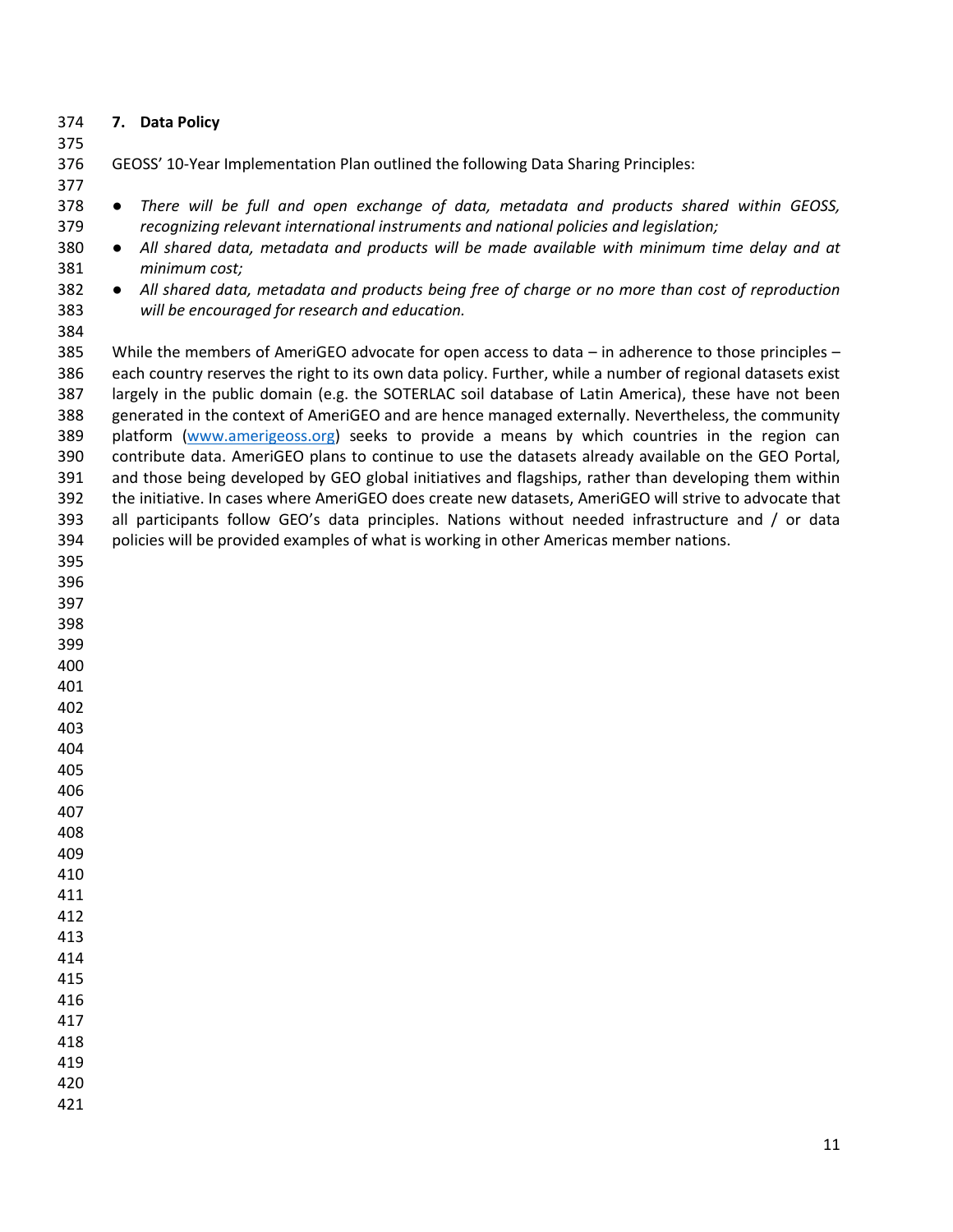## **ANNEX I: Previous achievements of the USGEO projects in the Americas**

 The following organizes by sub-region the achievements of the NASA A.50 projects (2017-2020) in the Americas:

## **North America**

- 428 Canada, Mexico, and the United States of America are all covered by the [AmeriGEO-focused] Pole- to-Pole Marine Biodiversity Observation Network (MBON) project being implemented by PI Dr. Enrique Montes of the University of South Florida (USF). The project focuses on increasing the use of marine Earth Observation data throughout the Americas, in a way which promotes ecosystem-based management of fisheries and ultimately spur economic growth. Participants from Canada and the US were among the 26 specialists trained during the 1st MBON training workshop, which was hosted in Brazil in August during AmeriGEOSS Week Symposium 2018. The workshop focused on the integration of in situ data with data from US satellite instruments such as MODIS and VIIRS.
- 436 Dr. Montes is also collaborating with the Marine and Limnological Sciences Institute of the National 437 Autonomous University of Mexico (UNAM, in Spanish), to host a training workshop on the collection, use, and sharing of coastal biodiversity observation. That workshop will be held in Puerto Morelos, Mexico, from April 1-6, 2019. Thirty-two participants from 18 countries have applied to participate in the upcoming workshop.
- 441 Dr. Montes is also coordinating with Mexico's National Commission on Biodiversity Knowledge and Use (CONABIO, in Spanish) regarding distributing the seascape data generated by the MBON project via CONABIO's SIMAR data portal. Requirements for such are expected to be defined by mid-2019.
- 444 Also in the context of the MBON project, 36 data loggers have been donated to the project by the Portugal-based company Electric Blue for deployment at 36 sites across North America, Central America, the Caribbean, and South America.
- 447 Mexico hold Workshop on Disasters Risk reduction in July 2018 with participation of Mexican Space Agency, NASA and NOAA.
- 449 The NASA Earth Science Disasters program works to improve disaster resilience by working with other organizations that have valuable insight on natural hazards. The NASA Disasters team targets a spectrum of disasters including floods, earthquakes, volcanoes, landslides, and oil spills, as well as assesses hazards to vulnerable populations and livelihoods. NASA support more than 70 disasters response during 2018 across the Americas.
- 454 The NASA Earth Science Disasters program has in 2019 launched the NASA Disasters Mapping Portal, an ESRI ArcGIS-based web interface for viewing and analyzing the latest near-realtime products and disaster response datasets.
- 

## *Caribbean*

- The Bahamas: In the insular Caribbean, the Bahamas represents the only GEO member nation formally included in the Pole-to-Pole MBON project of PI Enrique Montes.
- While Dr. Montes' project is formally focusing on only the 15 [of 16] GEO member nations in the Americas which have marine territory, through a collaboration with UN Environment's Caribbean Environment Programme and the Organisation of Eastern Caribbean States (OECS), the project is planning to hold a training workshop in Saint Lucia (headquarters of the OECS), to include representation from OECS members: Antigua & Barbuda, Dominica, Grenada, Montserrat, Saint Kitts & Nevis, Saint Lucia, and Saint Vincent & the Grenadines.
- 
-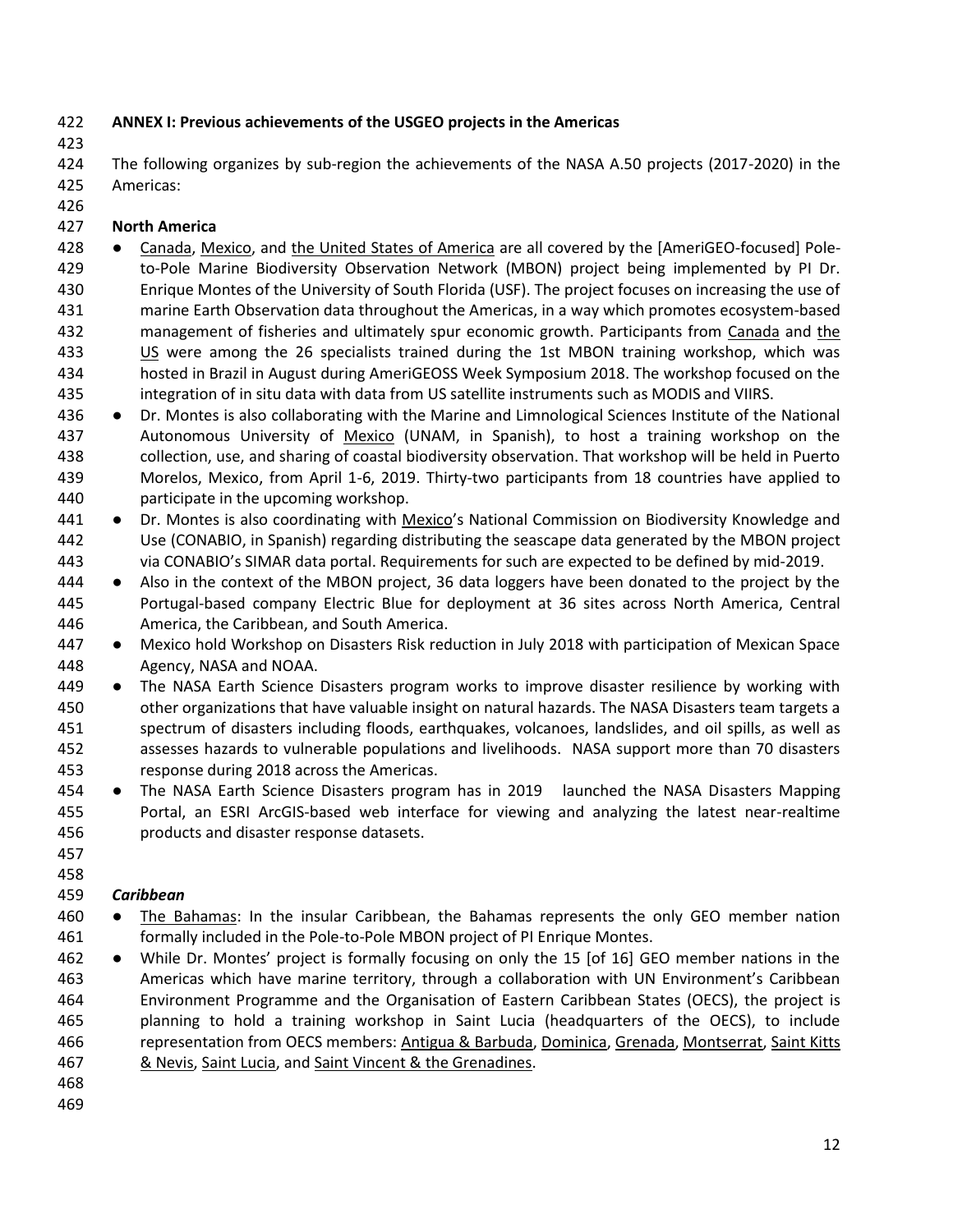## *Central America*

- 471 Belize, Costa Rica, Honduras, and Panama, as GEO member nations are also included in PI Enrique Montes' AmeriGEO-focused Pole-to-Pole MBON project. A participant from Costa Rica was one of the 26 specialists trained during the 1st MBON training workshop, hosted in Brazil in August during AmeriGEOSS Week Symposium 2018.
- 475 El Salvador is one of the three pilot countries covered under the Synthetic Aperture Radar (SAR) virtual Capacity Building Center (CBC) project being led by PI Prof. Franz Meyer of the University of Alaska-Fairbanks (UAF). The project seeks to work with countries develop their capacity in the use of synthetic aperture radar (SAR) data and prepare for the upcoming joint US and India NISAR satellite mission. That project is one of the four AmeriGEO-focused projects, and for El Salvador, the focus activities include using SAR data for landslide mapping and related geohazards. Dr. Meyer has been in touch with personnel from the Environmental Observatory of the Ministry of the Environment & Natural Resources (MARN) to define requirements for remote trainings, to be hosted some time in 2019. Personnel from MARN also expressed interest, among other things, in the use of SAR for remote monitoring of volcanic hazards in El Salvador.
- 485 Costa Rica: In support of the GEO Biodiversity Observation Network (GEOBON), PI Gretchen Daily, Stanford University, is working on bird distribution models based on climate that is being tested with different Earth Observations variables for the ability to downscale species abundance maps based on ecosystem characteristics.

### *South America*

- 491 Argentina, Brazil, and Chile: Dr. Alyssa Whitcraft, University of Maryland, is working on GEOGLAM Latin America. Existing agricultural monitoring (GLAM) systems in Argentina and Brazil are being strengthened, while in Chile, a GLAM system is being established. The project received a Latin America Geospatial World Excellence Award during the Latin America Geospatial Forum in November 2018, for innovation in using Earth Observation in agriculture toward sustainable development in the region.
- 497 Argentina, Brazil, Chile, Colombia, Ecuador, and Uruguay were among the countries which conducted coastal biodiversity surveys between September and November 2018 and contributed data to Dr. Montes' MBON initiative. Those data will assist with validation of the data being generated in the context of the project.
- Argentina's Ministerio de Agroindustria (Ministry of Agro-Industry), in April 2018, used GEOGLAM- derived MODIS data to declare a state of emergency due to drought. The United States worked with Carlos di Bella, national lead of GEOGLAM-Latin America to provide information to the Ministerio de Agroindustria. Based on the evidence-based information, the Minister of Agro-Industry declared a state of emergency due to a record-breaking drought. NASA data empowered sound policy, saved government resources, and helped Argentine farmers. Project collaborators also conducted a technical mission to Argentina in mid-January 2019, where they collaborated with local collaborating organization Bolsa de Cereales for field data collection. Carlos di Bella also visited CSIRO in Australia for a technical collaboration visit aimed at enhancing Argentina's capability to monitor biomass changes in rangelands. (Dr. Alyssa Whitcraft's project)
- 511 Argentina AmeriGEOSS Disasters Working Group held the Disaster Risk Reduction Regional Summit in Buenos Aires September 3-8, 2017.
- 513 . Brazil: In August 2018 in collaboration with SilvaCarbon an Ecosystems training was provided during AmeriGEOSS Week in INPE, Brazil.
- Brazil Include LHASA landslides model from NASA to early Warning System of Rio of Janeiro.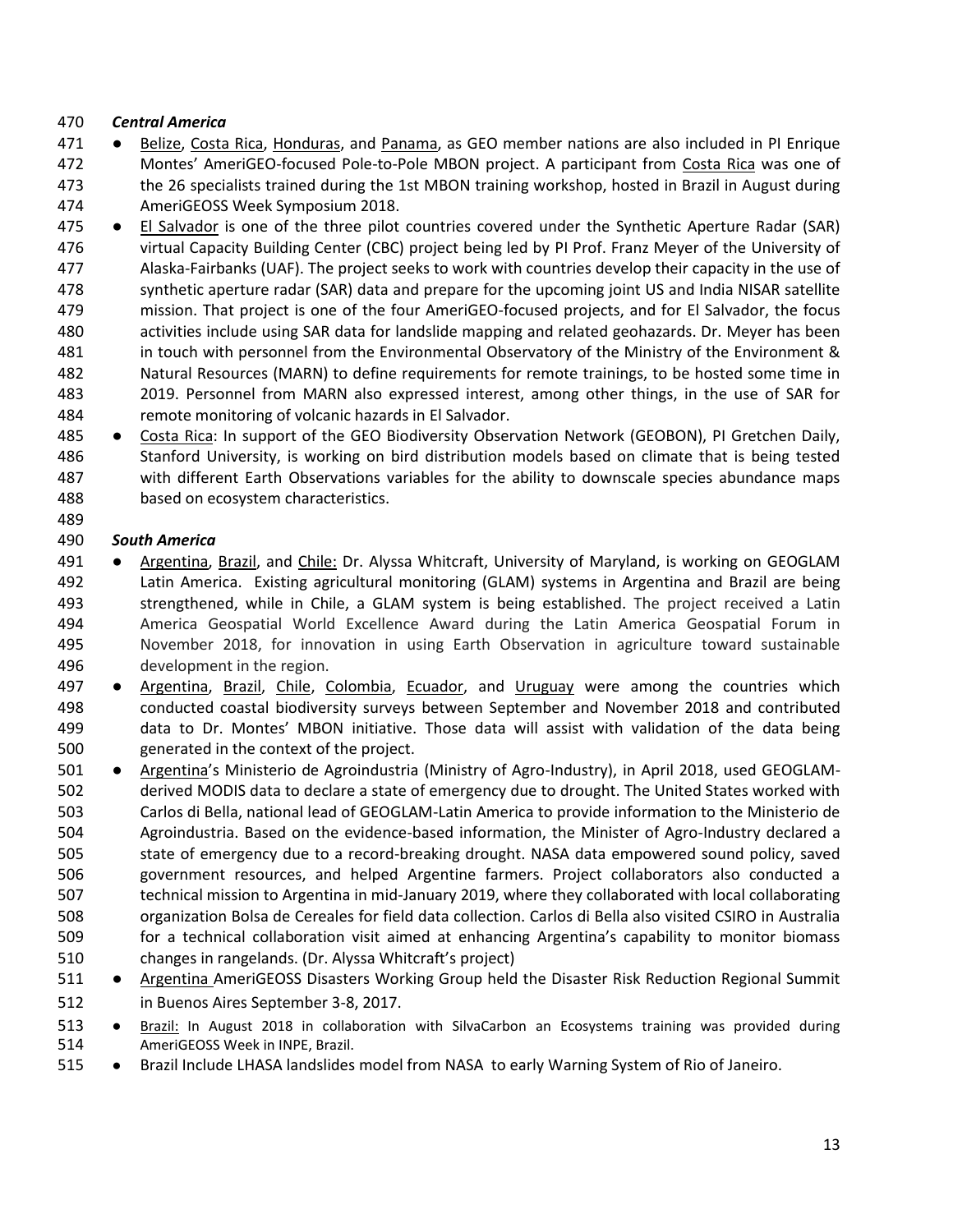- 516 Chile: During the AmeriGEOSS week Symposium in Brazil in August 2018, GEOGLAM's expansion to Chile was discussed during the meeting of the technical working group for GEOGLAM Latin America, which also included representatives from Argentina, and Brazil, where GEOGLAM is currently implemented, with US support. That project is collaborating with INTA of Argentina, the National Supply Company of Brazil (CONAB), and the Institute for Agricultural Research (INIA) of Chile. PI Whitcraft and collaborators also visited with national counterparts in Chile, including INIA, during a technical visit in early January 2019.
- Colombia: Also one of the three pilot countries covered by PI Franz Meyer's AmeriGEO-focused SAR CBC project, and the focus institution is the Institute of Hydrology, Meteorology and Environmental Studies (IDEAM, in Spanish). Based on consultations with collaborators at IDEAM, the focus activities include using SAR data for mapping deforestation, and an in-person training at IDEAM is planned for late 2019.
- Colombia is also one of the two pilot countries covered by the Human Planet initiative project led by PI Dr. Robert Chen of Columbia University. The project focuses on population and infrastructure, and is the only Human Planet project with a pilot country in the Americas.
- 531 . Colombia: Dr. Victor Gutierrez-Velez, Temple University, is developing maps showing how ecosystems that would be affected by infrastructure projects. He is producing assessments of the potential impacts on biodiversity and mapping areas that could be managed either through conservation or restoration in order to compensate such damage. He is working with the Instituto Alexander von Humboldt. (GEOBON)
- Colombia: Dr. Jantz, Northern Arizona University, is quantifying Forest Vertical Structure using Spaceborne Lidar. He organized 2 one-day workshops in Bogota, Colombia on 27 and 28th November to introduce project to collaborators at the Humboldt Institute and other national stakeholders; Invitees include government agencies, academic institutions and non-profits. (GEOBON)
- 541 Chile. Supersites GNSL were approved for Ecuador in 2017.
- Ecuador is another pilot country for the AmeriGEOSS-focused project led by PI Franz Meyer, which is developing a virtual Capacity Building Center for SAR applications. In Ecuador, the project is coordinating with the Central University of Ecuador (UCE, in Spanish), and with Ecuador's National Institute of Research in Geology, Mining, and Metallurgy (INIGEMM, in Spanish). An in-person training in collaboration with both entities is planned for late 2019.
- 547 Ecuador is also a focus country for another AmeriGEOSS-focused project, along with Peru. That project focuses on the use of Earth Observations for Indigenous Land Management (EO4IM), seeking to build capacity among members of Ecuador's Achuar Nation and the Awajun in Peru. PI Tabor conducted a needs assessment with indigenous groups in Ecuador in late January 2019. Additionally, in February 2019, PI Tabor is leading a first of its kind webinar on NASA's ARSET platform on how Earth observation data can be used by indigenous communities for land management.
- Ecuador. Supersites GNSL were approved for Ecuador in 2014.
- Additionally, in South America, Argentina, Brazil, Chile, Colombia, Ecuador, Peru, and Uruguay are also covered under PI Enrique Montes' AmeriGEOSS-focused Pole-to-Pole MBON project. At a training workshop during AmeriGEOSS Week 2018, in Brazil, 26 representatives from 9 countries (many from South America) were in the integration of in situ data with data from US satellite instruments such as MODIS and VIIRS.
- Peru, Brazil: Dr. Benjamin Zaitchik, John Hopkins University, in partnership with researchers at Brigham Young University have successfully, for the first time, piloted a rotovirus model informed by Earth observations to predict enteric infections for sites in Iquitos, Peru and Fortaleza. This serves as an important milestone to show that Earth observations (precipitation, humidity, soil moisture, solar radiance, surface pressure, surface runoff, temperature, wind speed can contribute to the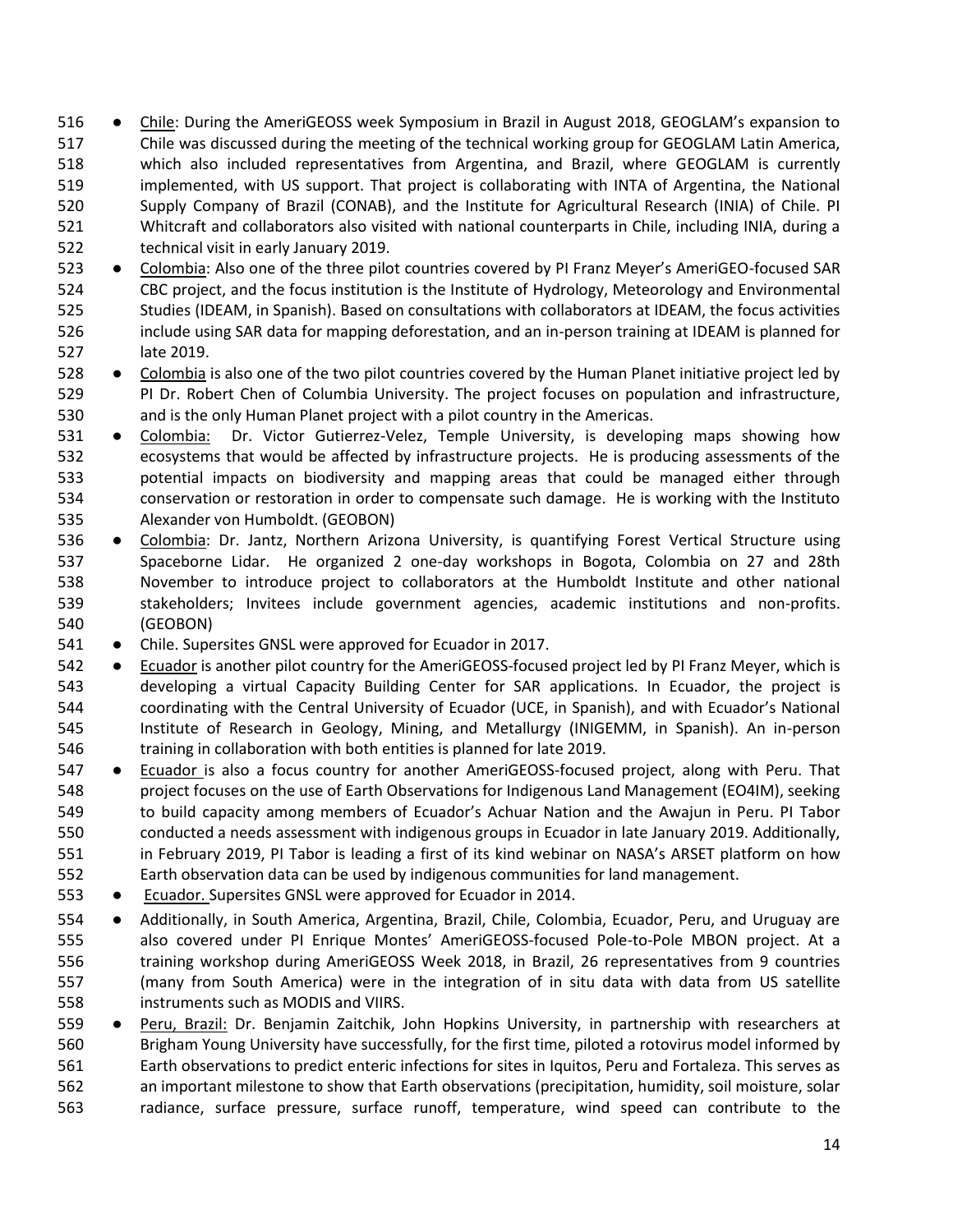| 564 |           | predictions of childhood enteric infectious disease. This model is undergoing peer review. (EO4       |
|-----|-----------|-------------------------------------------------------------------------------------------------------|
| 565 |           | Health, Health Community of Practice)                                                                 |
| 566 | $\bullet$ | Peru As of 2018, implemented the Amazonian and National Surveillance System SIVAN Project to          |
| 567 |           | Carry out activities of collection, processing, production, and dissemination of data and information |
| 568 |           | to the corresponding public sector organizations, which contribute to active control, surveillance    |
| 569 |           | and protection of the Amazon. Peruvian and national territory.                                        |
| 570 |           |                                                                                                       |
| 571 |           |                                                                                                       |
| 572 |           |                                                                                                       |
| 573 |           |                                                                                                       |
| 574 |           |                                                                                                       |
| 575 |           |                                                                                                       |
| 576 |           |                                                                                                       |
| 577 |           |                                                                                                       |
| 578 |           |                                                                                                       |
|     |           |                                                                                                       |
| 579 |           |                                                                                                       |
| 580 |           |                                                                                                       |
| 581 |           |                                                                                                       |
| 582 |           |                                                                                                       |
| 583 |           |                                                                                                       |
| 584 |           |                                                                                                       |
| 585 |           |                                                                                                       |
| 586 |           |                                                                                                       |
| 587 |           |                                                                                                       |
| 588 |           |                                                                                                       |
| 589 |           |                                                                                                       |
| 590 |           |                                                                                                       |
| 591 |           |                                                                                                       |
| 592 |           |                                                                                                       |
| 593 |           |                                                                                                       |
| 594 |           |                                                                                                       |
| 595 |           |                                                                                                       |
| 596 |           |                                                                                                       |
| 597 |           |                                                                                                       |
| 598 |           |                                                                                                       |
| 599 |           |                                                                                                       |
| 600 |           |                                                                                                       |
| 601 |           |                                                                                                       |
| 602 |           |                                                                                                       |
| 603 |           |                                                                                                       |
| 604 |           |                                                                                                       |
| 605 |           |                                                                                                       |
| 606 |           |                                                                                                       |
| 607 |           |                                                                                                       |
| 608 |           |                                                                                                       |
| 609 |           |                                                                                                       |
| 610 |           |                                                                                                       |
| 611 |           | ANNEX II: Profiles of the NASA-funded A.50 projects in the Americas                                   |